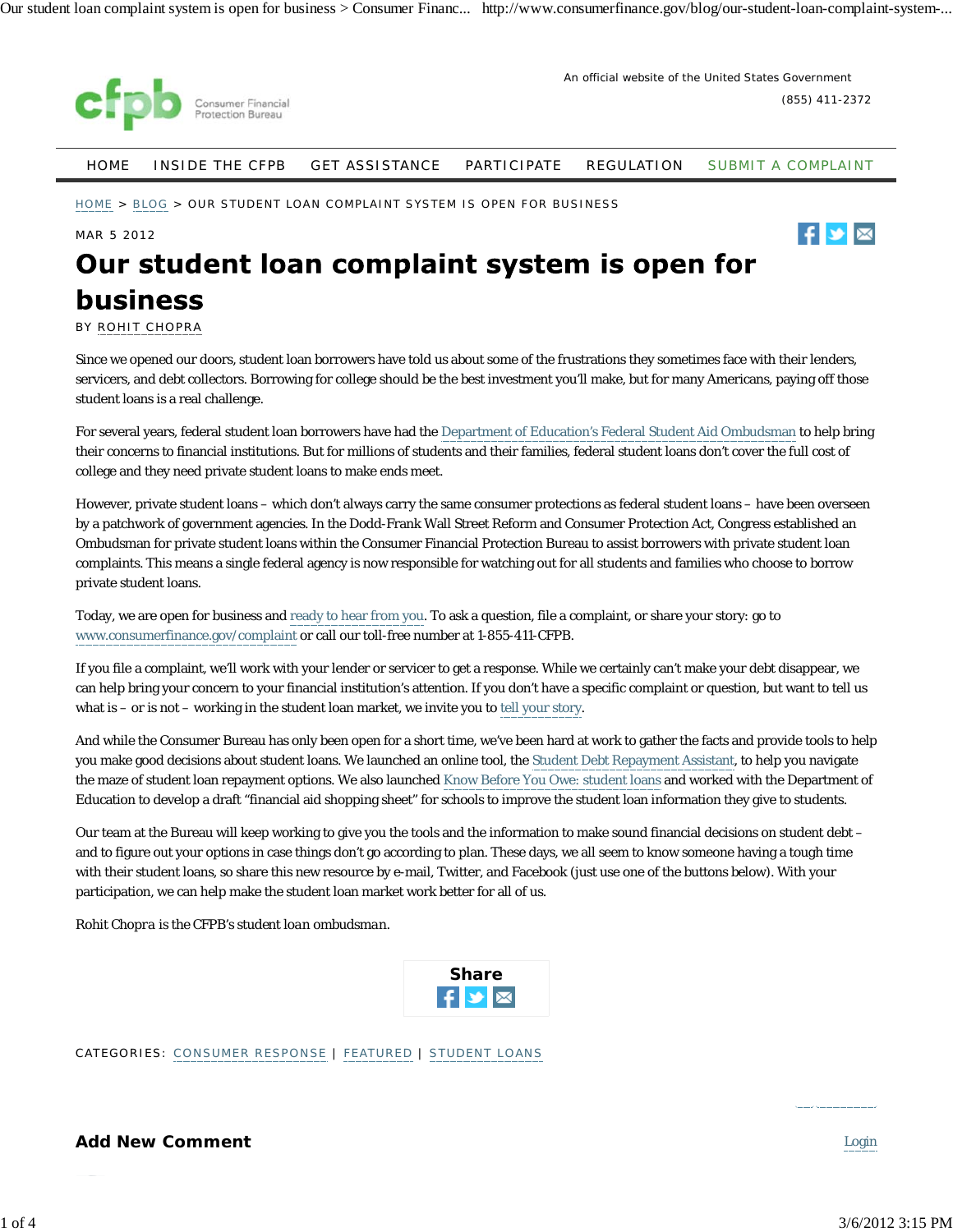Our student loan complaint system is open for business > Consumer Financ... http://www.consumerfinance.gov/blog/our-student-loan-complaint-system-...

Type your comment here.

# **Showing 11 comments**

Sort by oldest first

# Gitanobravowwf

I do not think it's fair that our governement gave a PRIVATE Lender of student loans that are not FEDERALLY BACKED take away bankruptcy protection when they are unsecured loans just like any other type of unsecured debt! Sallie Mae does not offer IBR repayment but has all the protection Federally back loans have and that has caused serious rise in Defaults and monthly payments. They are predatory lenders and though I advocate for bankruptcy protection to be returned to ALL STUDENT LOANS at least they should be retured to private ones



### **Grads For Reform**

Thank you for allowing us to voice our concerns regarding this important issue. These predatory lenders are proving to be so detrimental to our financial futures and are actively destroying the American dream. I hope many struggling borrowers can find relief because of your new system. Thank you.



# **Charlie Kent**

This is a great forum to help straighten out the confusing jargon, rules, and regulations of Student Loans. I hope this forum will help alleviate a lot of the stress we deal with on a daily basis!!! This is a GREAT IDEA!!!

Dparfitt

As families, with kids who we have co-signed for private and Federal Loans, we seriously need help! Especially with private loans! With the interest rates we seem to never be able to get ahead of the debt! And they are going to go up again this Jully! If we don't help our kids their future looks bleak, but we can only be able to do this for so long. I am 70 and my wife is almost 60. They may never be able to afford a house and may have difficulty being able to start a family. The college degrees they have, have not led to jobs that will even begin to help them pay back their loans! Unfortunately, access to bankruptcy proceedings may be their only hope!?



#### mid Brow

This is sad, having loans through Sallie Mae should mean they are public loans. I have loans with American Education Services, I'm frustrated with the lack of help available for public loans. I have contacted Department of Education, received generic form replies, and passing the buck to Congress about interest rates and oversight of predator lending companies. I feel all the student loans, parent plus loans, both public and private, should be geared back to 0% and see how fast the system changes to help the borrower achieve their higher education dreams instead of being burdened with life-time debt for a worthless piece of paper.



## Nettlekl191

I don't understand how we can bail banks out and lend money at 0%. but my loans are 6.8%? Its insane and the economy is going to tank because of it.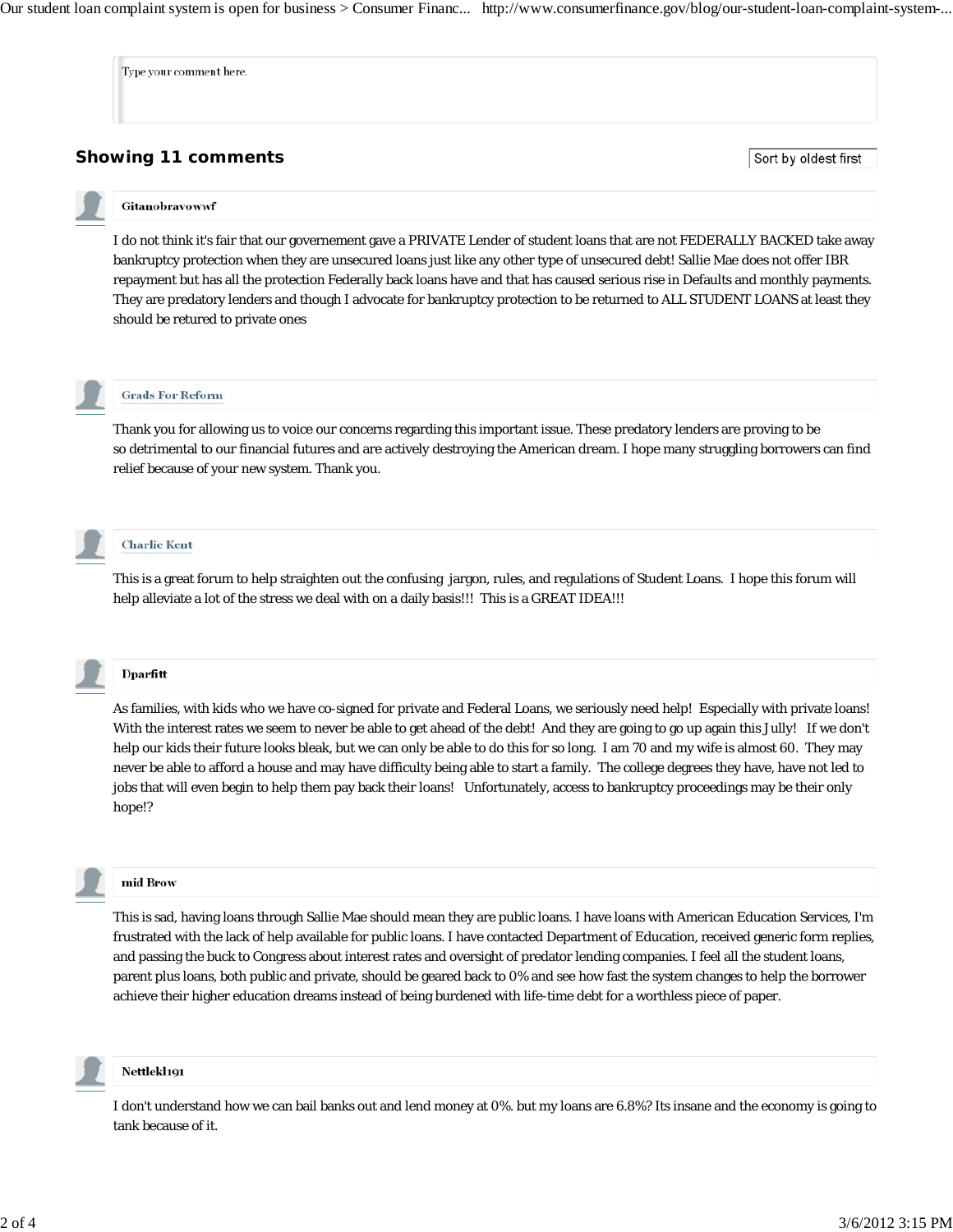# **Jennifer Rash**

I found a book at the library one time called "A pictorial history of the Mafia". While reading it - simply for the sake of curiosity - I found that the description of loan sharks fits Sallie Mae like a second skin. The only difference is, when the loans default, Sallie Mae doesn't go around shooting the people that took out the loans, they simply murder them financially for generations to come. Yes, I'm one such victim of Sallie Mae's loan sharking. Even worse is the school I chose wasn't worth the loans. I couldn't find any potential employer that would accept the degree I was trying to earn and the credits are non-transferable. Tell me, how was I expected to pay back loans with a degree that isn't recognized anywhere or transfer credits for a higher degree elsewhere to earn more?

Is it just me, or does it seem like the Mafia's made their once illegal activities legal and moved into Washington?



# **Jacqueline Brown**

I honestly don't know HOW these people SLEEP at night!



I am grateful President Obama made the recess appointment to get this long overdue, consumer friendly web site up and running. I most certainly hope that this site becomes a true consumer venue, to never allow the past atrocities of this predatory lending system to manifest itself to the degree it has, again. I urge the new Director, and all those involved to please work diligently for the consumers and help them rectify some of the injustices of misinformation, disinformation, misguidance, avoidance, imparted upon them by legislators, lenders, and the Dept. of Education. I certainly hope, as a retired college Prof, aware of the malfeasance of the educational bureaucracy, lending and legislative bureaucracy of the past 25 years, this is the beginning of a new era of genuine openness, justice and fairness for American Consumers, and not another band aid, that does not find solutions and prevent injustices to continue. Thank you, and I wish much success to this new Consumer advocacy group.

## Drtlede

I have a problem with spousal consolidated student loans. Prior to July 06, this was acceptable, and for husband and wife a great idea. Downfall, what about divorce or death. No one goes into a marriage with those thoughts, but now you need to. I am locked into dealing my loan debt with my ex husband for 72 months now, and we were only married 14months!!! we cant split them up not even 50/50. So if he or I dont follow protocol, then we are in jeopardy of loosing everything , including the license to practice. Combined we are at \$405,000.oo !! HElp



tsylvain

I am also very happy to see this new government initiative. I hope it is a sign that the student loan industry will finally be held accountable for stacking the deck against student debtors. I would like to offer the following suggestions:

1. Please find a way to help people who are already in repayment. The enhancements to the IBR plan that Obama signed into law late last year don't apply to me or to many other student loan debtors. If there is going to any kind of loan forgiveness, make sure that it gives people credit for what they have already paid. In other words, if people are going to have their loan debt forgiven after 20 years repayment, don't start the clock from 2012 forward. This leaves middle-aged debtors like me in the same bind we were in.

2. Require that Sallie Mae and other lenders provide detailed information to their debtors (they currently do not do so). Require them also to treat people with respect and at the very least follow the same lending and debt collecting laws that apply to banks and collection agencies.

3. Create incentives for lenders to help debtors avoid going into default. I understand from what I have read (and I've done a lot of